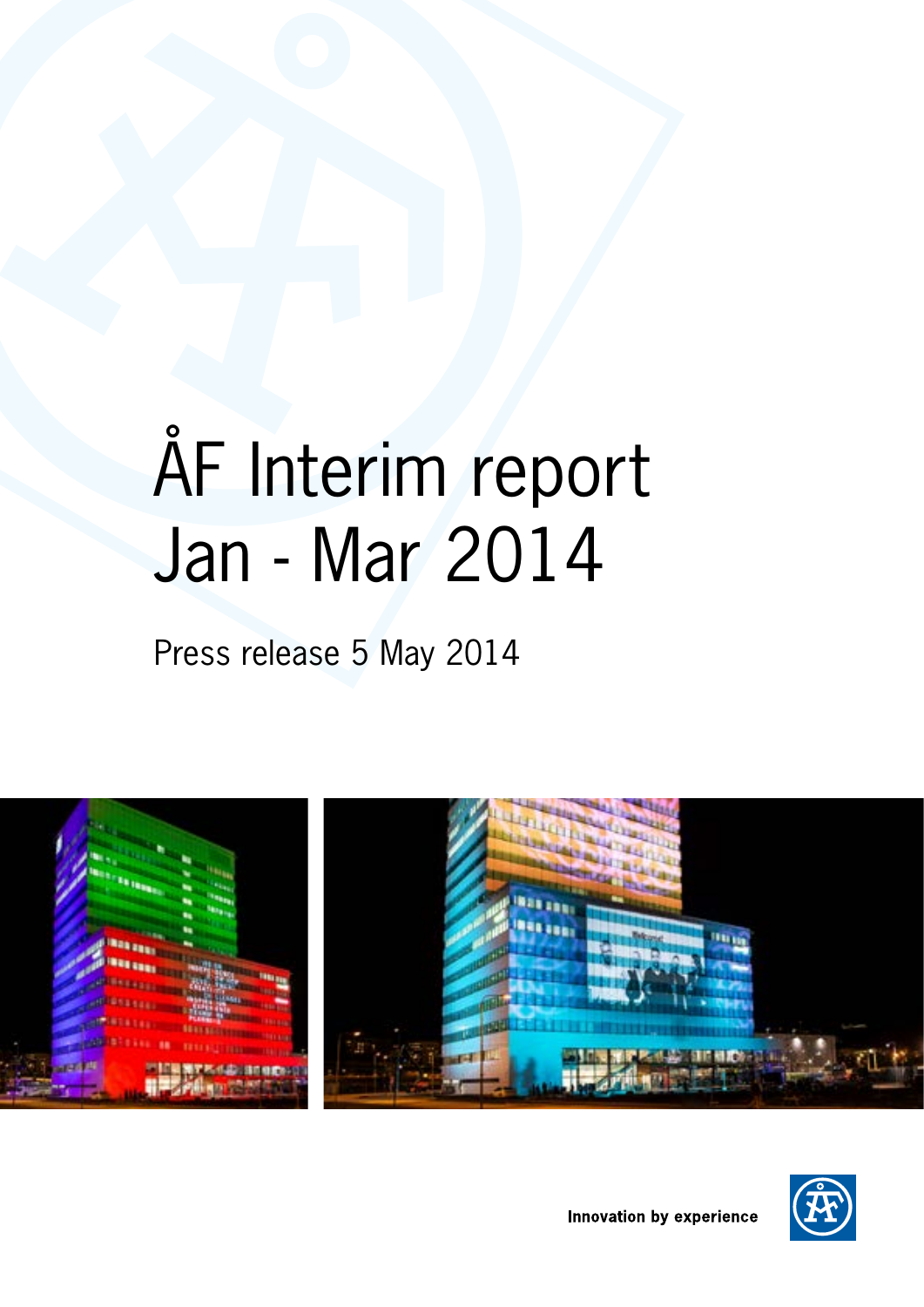# First quarter 2014

- Net sales amounted to SEK 2,276 million (2,125)
- Operating profit totalled SEK 200 million (166)
- Operating margin was 8.8 percent (7.8)
- Operating profit, excluding non-recurring items, totalled SEK 200 million (183)
- Operating margin, excluding non-recurring items, was 8.8 percent (8.6)
- Profit after tax totalled SEK 149 million (121)
- Earnings per share, before dilution: SEK 3.83 (3.04)

# A few words from the President

ÅF's operating profit rose to SEK 200 million (166) in the first quarter 2014. This is the highest first-quarter result ÅF has reported to date, even taking into account the fact that last year's first quarter was affected negatively by SEK 17 million in restructuring costs. The operating margin climbed to 8.8 percent (7.8) in the quarter. The improved profit is chiefly attributable to slightly higher capacity utilisation and synergies from completed acquisitions.

Growth for the ÅF Group amounted to 7 percent in the first quarter, of which 3 percent was organic. Adjusted for ÅF Russia, which saw sales volumes continue to diminish, ÅF grew by just over 12 percent in the first quarter, of which 8 percent was organic. ÅF now has a workforce of over 7,000 highly qualified employees, with a stronger and more comprehensive range of engineering services to offer our customers than ever before. On top of that, ÅF offers access to around 20,000 engineers as part of a unique network.

With the exception of Russia and Spain, ÅF's market continued to experience a gradual improvement during the first quarter. The highest levels of profit were delivered by the Infrastructure and Industry divisions, with operating margins of 11.9 (13.9) and 10.1 (8.0) percent respectively. Industry stood out for its ability to combine rising profit with growth of over 20 percent in Q1. The Technology Division delivered a stable margin of 8.6 (8.6) percent, which was nevertheless an increase compared to the fourth quarter last year. International's margin climbed to 4.0 percent (2.4). However, growth in the International Division was negative due to persistently weak levels of demand in Russia and Spain.

Market prospects for the rest of 2014 remain cautiously optimistic. The market for infrastructure is deemed to be persistently strong, while the market outlook for Industry is a positive improvement on a year ago. The energy market continues to be characterised by low levels of investment in Europe, with a more encouraging outlook for the markets in Asia and South America.

Interest in ÅF as an employer remains very strong. At the beginning of April, ÅF was on Randstad Award's list of Sweden's 20 most attractive employers – all industry categories. The Randstad Award is the world's largest independent employer branding survey. For ÅF, as a knowledge-intensive company, being able to recruit the top engineers is a key success factor. In order to further consolidate ÅF's position as an attractive employer we are launching a strategic investment and process, Even Odds, to continue to increase the proportion of female managers and employees in the company.

ÅF's ultimate goal is to be the most profitable company among its closest comparable competitors in the industry and achieve an operating margin of at least 10 percent over a business cycle. This shall be combined with growth – both organic and through corporate acquisitions. At the end of the first quarter, at ÅF's Capital Markets Day, the company presented new longterm goals including sales of at least EUR 2 billion by the year 2020.

Stockholm, Sweden – 5 May, 2014

Jonas Wiström President and CEO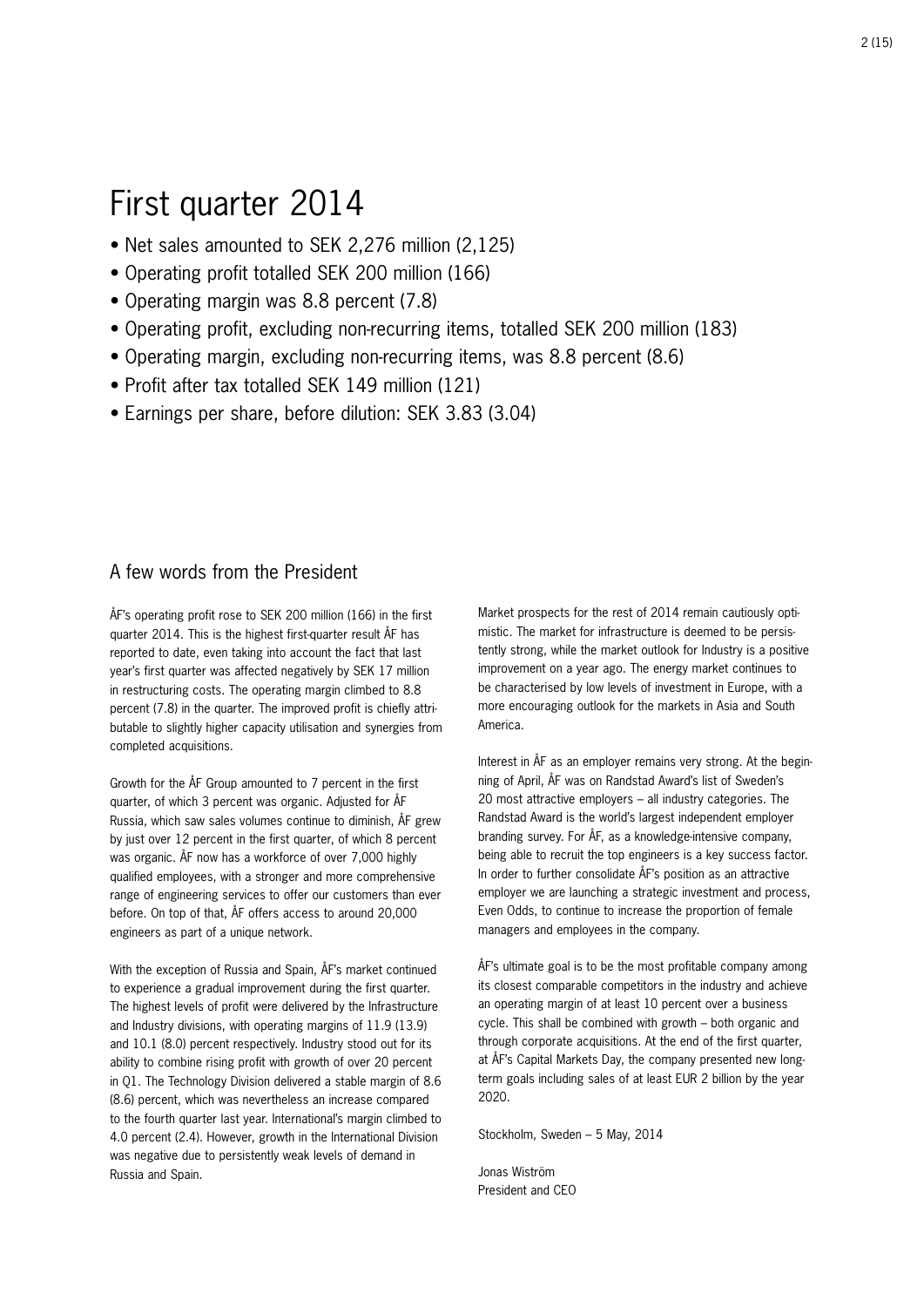# Net sales and earnings, January – March 2014

Net sales for the period totalled SEK 2,276 million (2,125). Of the 7.1 percent increase, 3 percentage points was attributable to organic growth. Adjusted for the Russian business, which continues to be affected by low levels of investment in the energy sector, growth was 12.4 percentage points, 7.8 percent of which was organic.

Operating profit rose to SEK 200 million (166). The operating margin was 8.8 percent (7.8). The previous year's earnings were affected by integration costs amounting to SEK 17 million. The Industry and Infrastructure divisions continued to report operating margins exceeding 10 percent, and the Technology Division reported a margin of 8.6 percent (8.6).

The International Division reported a margin of 4.0 percent (2.4), which has been negatively affected by the Russian and Spanish operations. The number of working days was the same as for the previous year. Capacity utilisation was 75.0 percent (74.8). A change to segment reporting came into effect on 1 January 2014, see additional information on page 9. This change means that certain income and cost items related to acquisitions are now reported under "Group-wide", instead of under the division concerned. This change reduces the result under Group-wide by SEK 5.7 million (2.2). The 2013 figures have been adjusted pro forma in the segment reporting section, page 13, and under each division section on pages 5-8.

|                                                 | Jan-Mar | Jan-Mar | Full year |
|-------------------------------------------------|---------|---------|-----------|
| <b>KEY RATIOS</b>                               | 2014    | 2013    | 2013      |
| Net sales, MSEK                                 | 2,275.7 | 2,125.0 | 8,337.0   |
| Operating profit, MSEK                          | 200.3   | 165.8   | 722.5     |
| Operating margin, %                             | 8.8     | 7.8     | 8.7       |
| Operating profit excl non-recurring items, MSEK | 200.3   | 182.8   | 724.4     |
| Operating margin excl non-recurring items, %    | 8.8     | 8.6     | 8.7       |
| Profit after financial items, MSEK              | 191.9   | 153.9   | 677.3     |
| Profit after tax, MSEK                          | 148.7   | 120.6   | 525.5     |
| Earnings per share, before dillution, SEK       | 3.83    | 3.04    | 13.41     |
| Return on equity, %                             | 15.5    | 13.3    | 15.0      |
| Return on capital employed, %                   | 15.9    | 15.0    | 15.4      |
| Average number of full-time employees, FTEs     | 7,023   | 6,554   | 6,666     |
| Capacity utilisation rate, %                    | 75.0    | 74.8    | 75.1      |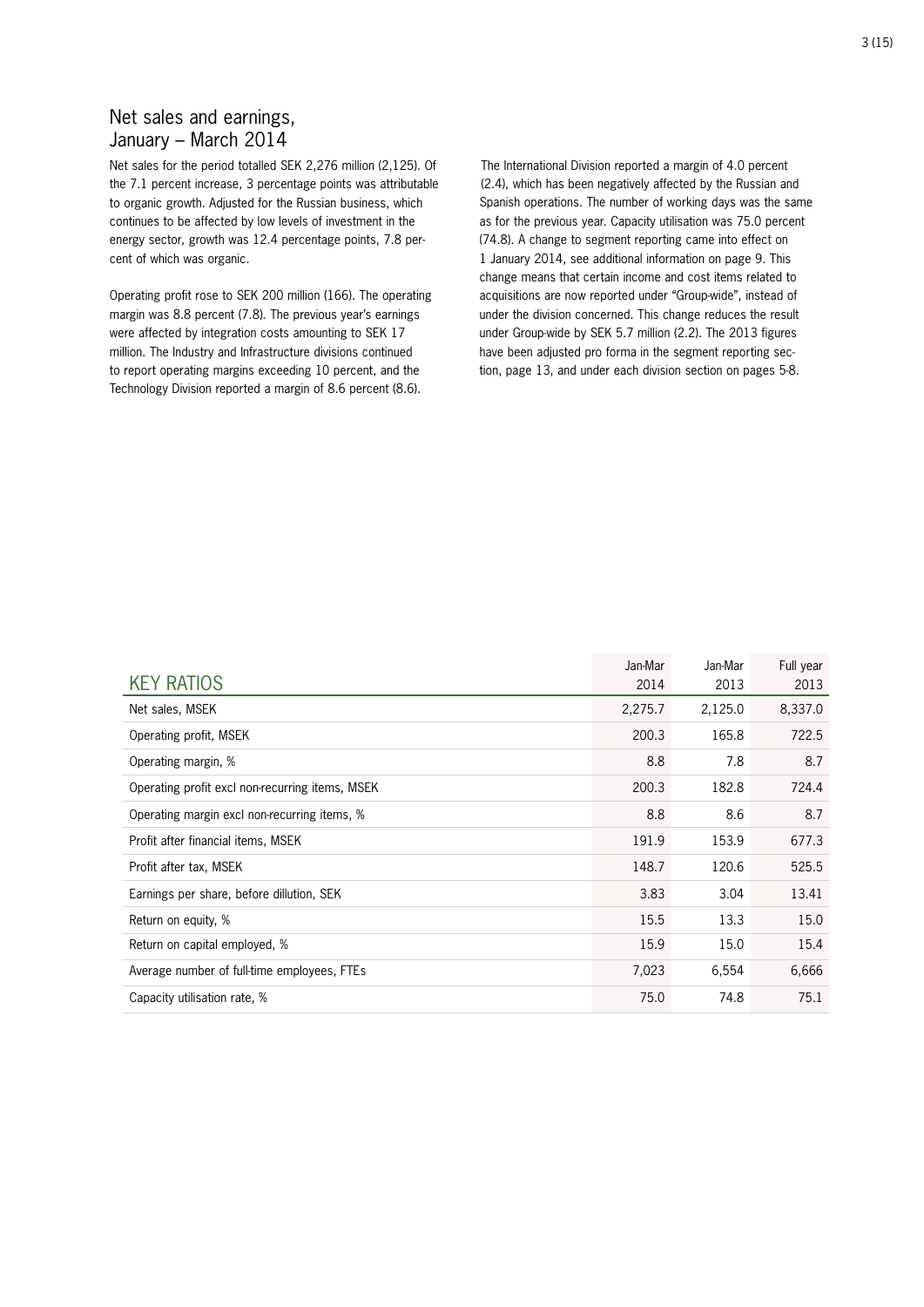

# Important events during Q1 2014 and after the reporting date

Important events during Q1 2014 and after the reporting date ÅF acquired the Swedish technical consulting firm ES-KONSULT Energi och Säkerhet AB, which provides expert services to Swedish and international nuclear power customers within areas such as safety analysis, safety reporting, human factors, training and project management. ES had sales totalling roughly SEK 70 million in 2013, with healthy profitability.

ÅF acquired the Norwegian technical consulting firm Xact Consultance AS, which provides engineering services to the Norwegian oil and gas market focusing on topside, subsea and maintenance and upgrading of equipment and rigs for oil extraction. Xact had sales totalling roughly NOK 85 million in 2013, with healthy profitability.

ÅF signed a significant framework agreement with AB Volvo, which will involve the provision of engineering services over the next three years. The agreement extends to all AB Volvo's units in Sweden. ÅF's commitment covers development work within most technical disciplines, including product engineering, design, embedded systems, technical documentation and advanced calculations.

ÅF won a significant order from Volvo Car Corporation relating to design and build within industrial automation and robotics, which is one of the areas of technical expertise in which ÅF excels in the automotive industry. Briefly, ÅF's project involves the development and rebuilding of an automated production line at Volvo's engine plant in Skövde in the south of Sweden. ÅF signed an agreement with Uppsala County Council services to plan a new healthcare and treatment centre. The value of ÅF's order amounted to approximately SEK 56 million. The healthcare centre is part of the project "Framtidens Akademiska", ÅF's undertaking covers the planning of electrical and telecommunication installations, transport, HVAC, control and monitoring, and sound and vibrations

#### Net sales **Operating profit** \*)



\*) excl non-recurring items

### **Acquisitions**

Six businesses have been acquired since the start of the year, which are expected to contribute sales of SEK 224 million over a full-year. The acquired companies bring 141 employees and an additional 45 sub-consultants.

# Cash flow and financial position

Cash flow from operating activities totalled SEK 37 million (43) during the first quarter. The slightly weaker cash flow is attributable to increased capital tied up in a few major projects and lower customer advances within the International Division. Cash flow from investing activities includes corporate acquisitions and contingent considerations paid amounting to SEK 60 million (23), as well as disbursements totalling SEK 15 million related to the new office in Gothenburg. The net of borrowing and amortisation of loans amounted to SEK 100 million (-230). Total cash flow was SEK 44 million (-220).

Group liquid assets totalled SEK 231 million (268) at the end of the reporting period. The Group's net debt totalled SEK 912 million (867). The Group has unutilised credit facilities amounting to SEK 654 million.

Equity per share was SEK 98.85 (88.97). The equity/assets ratio was 51.9 percent (48.5). Equity totalled SEK 3,840 million (3,487).

# Number of employees

The average number of FTEs was 7,023 (6,554). The total number of employees at the end of the reporting period was 7,300 (6,930): 5,529 (5,292) in Sweden and 1,771 (1,638) outside Sweden.

### Parent company

Parent company operating income for the period January– March amounted to SEK 125 million (96) and relates chiefly to internal services within the Group. Profit after net financial items was SEK 111 million (-16). Cash and cash equivalents totalled SEK 45 million (16) and gross investment in non-current assets was SEK 22 million (4).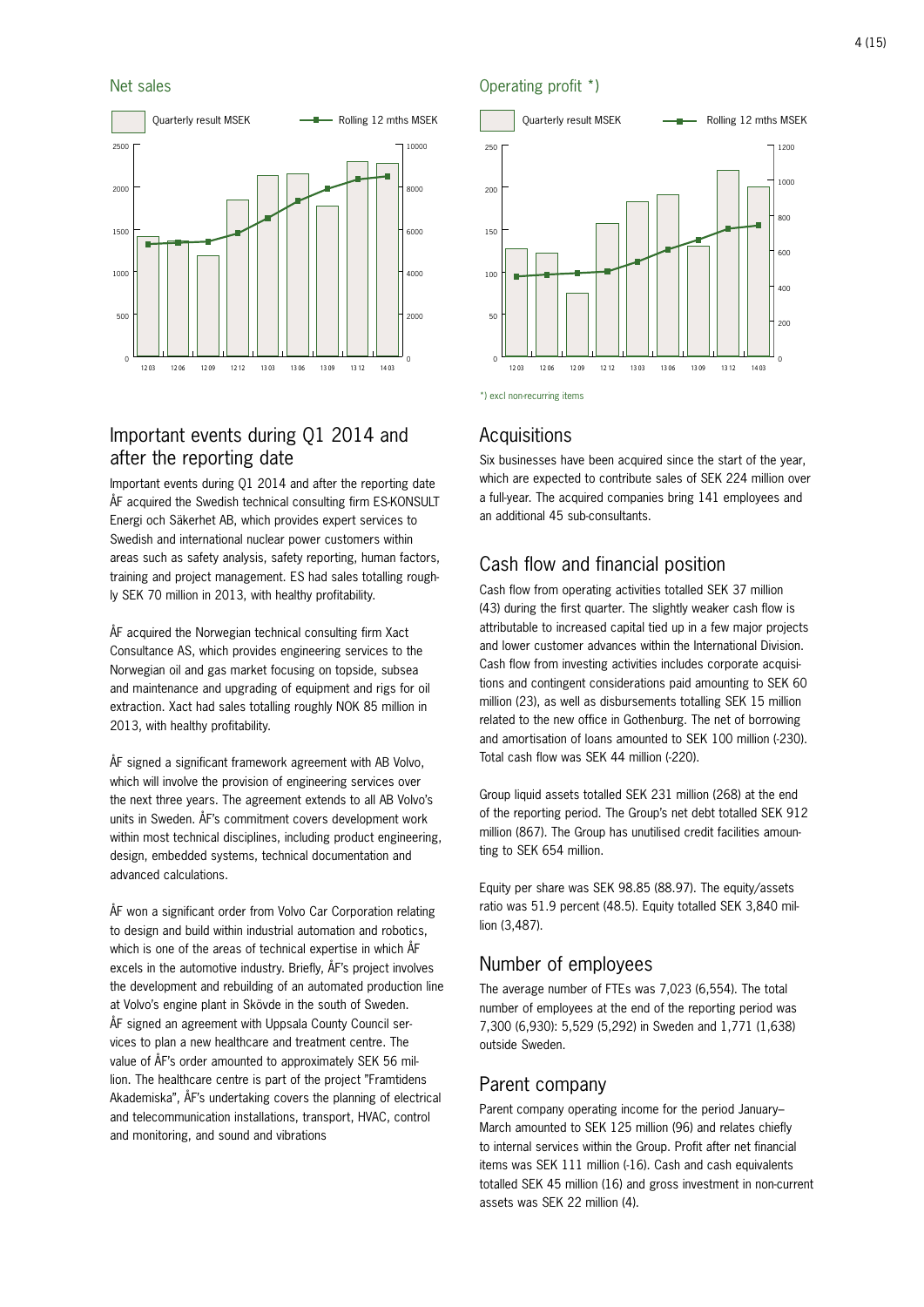

# Industry Division

The Industry Division operated on a market that displayed persistent, steady improvement. The division's operating margin climbed to 10.1 percent (8.0). The signs of economic improvement that were noted in Q4 2013 have gradually continued into the first three months of this year. Higher levels of demand were most notable from the oil, mining, forest and automotive industries. There was a general increase in demand for project assignments within all sectors.

Earnings rose by more than 50 percent in the first quarter, largely as a consequence of higher capacity utilisation, healthy organic and acquired growth and a persistently good project economy. The division's project portfolio continues to grow overall, which is in line with the strategy of becoming more of a partner to our customers. The total value of orders in fixedprice projects for the Industry Division exceeded SEK 1 billion at the end of the period.

Organic growth was just over 13 percent in the first quarter. More than 100 new consultants were recruited during the first three months of the year as part of a strategic focus on organic growth. Recruitment is mainly taking place in energy and process optimisation, as well as within the technical areas electric power and automation.

New contracts were signed with LKAB, Ringhals, OKG (Oskarshamns Kraftgrupp) and Volvo Cars. The division also continues to win many international assignments and is involved in projects in over 50 different countries. For example, in the first quarter, Industry won an agreement with pulp and paper company Sappi in South Africa. The focus on the Oil & Gas market is also progressing according to plan and several new contracts were signed in the Norwegian market.

In the first quarter, the division integrated the acquired Swedish technical consulting firm ES-Konsult, a company that provides expert services to Swedish and international nuclear power customers within areas such as project management, safety analysis and safety reporting. ES complements and reinforces Industry's offering to the nuclear power industry. Following the acquisition of ES, Industry has approximately 500 consultants with specific expertise within nuclear power.

#### About the Industry Division:

*The Industry Division is the Nordic region's leading consultant in process and production systems. Its mission is clear: to improve profitability for its clients. Experience from previous projects guarantees stability, competitive strength and peace of mind for clients. Geographical proximity to clients and a thorough understanding of the sectors in which they work are the most important foundations for long-term client relations.*

|                                             | Jan-Mar | Jan-Mar | Full year |
|---------------------------------------------|---------|---------|-----------|
| Key ratios - Industry                       | 2014    | 2013    | 2013      |
| Net sales, MSEK                             | 698.0   | 575.4   | 2,353.5   |
| Operating profit, MSEK                      | 70.5    | 46.0    | 241.6     |
| Operating margin, %                         | 10.1    | 8.0     | 10.3      |
| Average number of full-time employees, FTEs | 2,030   | 1.821   | 1,857     |

*The historical figures above are adjusted based on the organisational changes implemented on 1 July, 2013 as well as changes to segment reporting, see page 9.*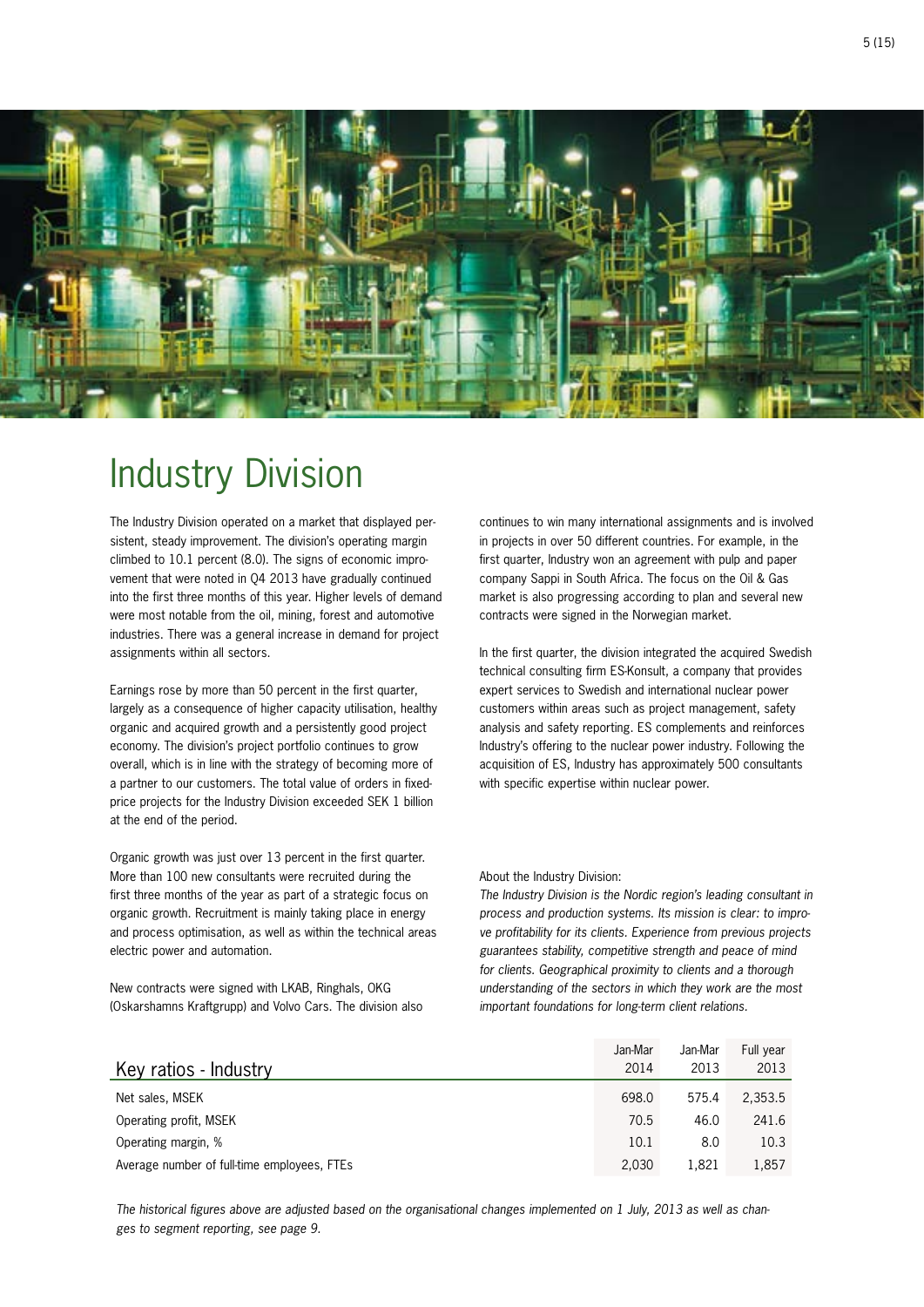

# Infrastructure Division

The Infrastructure Division operated on a persistently strong market in Q1. Public investment is still at high levels in Sweden and Norway, where the majority of the division's business originates. The primary drivers for the division's business today are extensive investment in new and existing infrastructure and energy-efficient buildings.

Growth amounted to 15 percent in Q1. The operating margin was 11.9 percent (13.9). The lower margin is due to the recruitment of several consultants at the start of the year. The highest levels of profitability were seen in the areas Project Management, Buildings and Norway. In Norway, the integration of the acquired companies Advansia and Kåre Hagen has been successful. Today the business has a strong service offering and is winning new market share. The ambition is to continue to grow and become one of the country's leading companies.

Infrastructure continues to win new assignments related to intelligent infrastructure and smart buildings. For example, in the first quarter ÅF won new assignments from the Swedish Transport Administration, Stockholm County Council and the Norwegian Public Roads Administration. The division's geographic focus on northern Sweden has evidently paid off, and since September 2013, businesses have been established in Umeå and Luleå. Agreements were signed in the first quarter for two significant railway projects in northern Sweden, as well as for several new assignments together with ÅF's industrial consultants.

The largest business area, Buildings, with a total of approximately 750 consultants in Sweden and Norway, continues to perform well. As a result of our leading expertise and references within smart medical buildings, ÅF won an assignment in March from Uppsala County Council services to carry out the technical installations for a new healthcare and treatment centre at Uppsala University Hospital. The value of ÅF's order was SEK 56 million.

The Infrastructure Division continues to take a significant lead in a number of large projects, including the expansion of Oslo Gardermoen Airport in Norway, the Stockholm Bypass, the City Line tunnel in Stockholm, the West Link rail tunnel in Gothenburg, and the New Karolinska University Hospital in Solna for Skanska Healthcare.

#### About the Infrastructure Division:

*The Infrastructure Division enjoys a leading position in the Scandinavian market for technical solutions for infrastructure projects. The division's strengths include a portfolio of services that offer clients sustainable, hi-tech solutions. Thanks to its ability to develop innovative solutions that boost client profitability and target fulfilment, the division is continuously enhancing its market potential.*

|                                             | Jan-Mar | Jan-Mar | Full year |
|---------------------------------------------|---------|---------|-----------|
| Key ratios - Infrastructure                 | 2014    | 2013    | 2013      |
| Net sales, MSEK                             | 689.9   | 595.6   | 2.406.4   |
| Operating profit, MSEK                      | 81.8    | 82.6    | 295.7     |
| Operating margin, %                         | 11.9    | 13.9    | 12.3      |
| Average number of full-time employees, FTEs | 1,892   | 1.602   | 1,720     |

*The historical figures above are adjusted based on changes to segment reporting, see page 9.*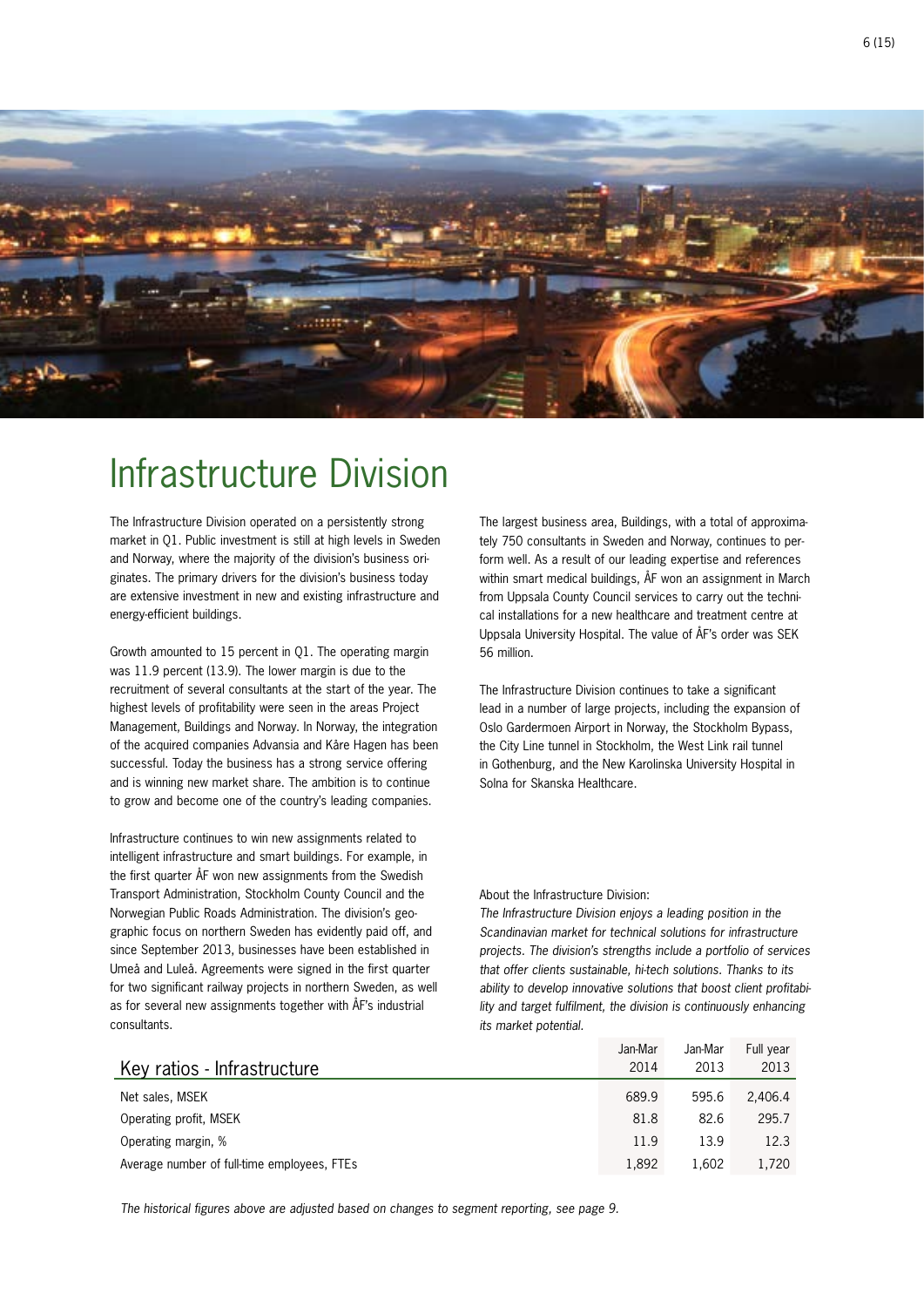

# International Division

Demand for energy projects in the International Division's domestic markets remained weak in the first quarter. This is largely down to declining electricity consumption in Europe and uncertainty regarding future energy solutions. The weak situation in Europe was compensated for in part by healthy order levels in South-East Asia and the Middle East. In terms of the division's areas of expertise, demand continued to be strongest within hydropower and renewable energy.

The International Division was able to report an increase in profitability for the first quarter, largely thanks to improvements in earnings in Switzerland and the Czech Republic, which account for a third of the division's revenues. The division's operating margin rose to 4.0 percent (2.4). The improved earnings in Switzerland and the Czech Republic were attributable to higher capacity utilisation within the thermal and nuclear power areas, where utilisation was relatively weak in 2013.

Operations in Russia and Spain had a negative effect on profitability in the first quarter. The inflow of orders continued to be weak for these two businesses. Management is fully focused on increasing the pace of sales activities and various measures to boost efficiency. In the middle of the first quar-

ter, a new management team was appointed for the Spanish business. Order levels for the International Division were on the whole satisfactory. In the first quarter, ÅF was appointed to act as owner's engineer for a new thermal power plant in Morocco and for a significant modernisation project on one of Macedonia's largest thermal plants. International also signed an additional order in Myanmar for an ongoing hydropower project. In Finland, ÅF signed an agreement with Stora Enso within the area of operational optimisation.

#### About the International Division:

*The International Division offers technical consulting services, primarily in the energy and infrastructure sectors. The division's domestic markets are Switzerland, Finland and the Baltic countries, Russia, the Czech Republic and Spain, but it also performs projects in around 70 countries worldwide. The division enjoys a strong position within renewable energy, thermal power, hydropower and nuclear power.*

|                                             | Jan-Mar | Jan-Mar | Full year |
|---------------------------------------------|---------|---------|-----------|
| Key ratios - International                  | 2014    | 2013    | 2013      |
| Net sales, MSEK                             | 249.1   | 331.1   | 1,224.9   |
| Operating profit, MSEK                      | 10.0    | 8.0     | 73.5      |
| Operating margin, %                         | 4.0     | 2.4     | 6.0       |
| Average number of full-time employees, FTEs | 1,140   | 1.132   | 1,123     |

*The historical figures above are adjusted based on changes to segment reporting, see page 9.*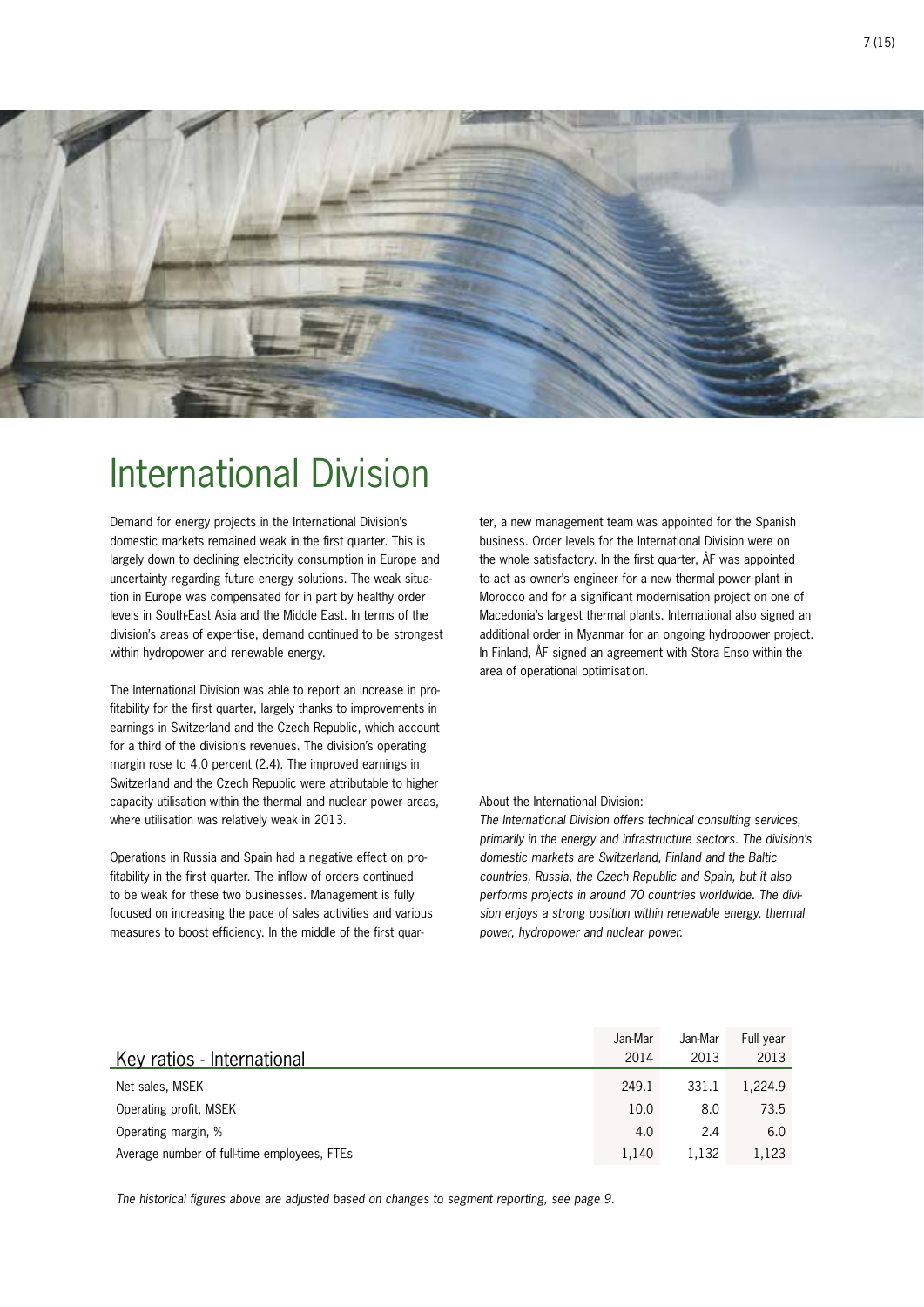

# Technology Division

The Technology Division is active in what continued to be a varying market for advanced product development and IT. Sales rose by 6 percent, while the operating margin remained unchanged at 8.6 percent (8.6). It is satisfying to see a positive margin trend.

As far as each business area is concerned, the clearest increase in demand was noted in Embedded Systems, primarily in Mälardalen. Embedded Systems provides customers with a unique combination of turnkey projects and resources, and several customers recognise the advantages of ÅF making their businesses more efficient in various ways. Significant customers within Embedded Systems include Volvo, Scania and Ericsson.

The largest business area, Product Engineering, which experienced a tougher market during the latter part of 2013, saw no major change in market conditions but despite this managed to deliver satisfactory growth. In the first quarter, the business area won a framework agreement with e.g. GKN Aerospace (formerly Volvo Aero).

The new business area, IT Solutions, which was established on 1 January, gives Technology the potential to develop IT relationships with a large section of the ÅF Group's customer base. The business area is growing and winning market share. In the first quarter, new framework agreements were signed with Uppsala County Council, the Swedish Post and Telecom Authority (PTS) and the National Police Board.

From 1 January, the Defence & Security business area and the Telecom market area have been merged to form the Systems Management business area. The ambition is to generate greater synergies and business opportunities via shared customers and projects. The largest customers within the business area are the Swedish Defence Materiel Administration, Saab and TeliaSonera. Profitability dropped slightly in the first quarter – mainly due to the internal work required to implement organisational changes, which was completed at the end of the quarter.

#### About the Technology Division:

*The Technology Division is active mainly in Sweden, where it is a leading name in Swedish product development and defence technology. A firm base and a long track record of success provide stability and give clients peace of mind. The Technology Division also has strong offers within its specialist fields relating to various aspects of sustainability.* 

|                                             | Jan-Mar | Jan-Mar | Full year |
|---------------------------------------------|---------|---------|-----------|
| Key ratios - Technology                     | 2014    | 2013    | 2013      |
| Net sales, MSEK                             | 689.8   | 650.3   | 2.522.6   |
| Operating profit, MSEK                      | 59.2    | 55.9    | 190.4     |
| Operating margin, %                         | 8.6     | 8.6     | 7.5       |
| Average number of full-time employees, FTEs | 1,861   | 1.911   | 1,882     |

*The historical figures above are adjusted based on the organisational changes implemented on 1 July, 2013 as well as changes to segment reporting, see page 9.*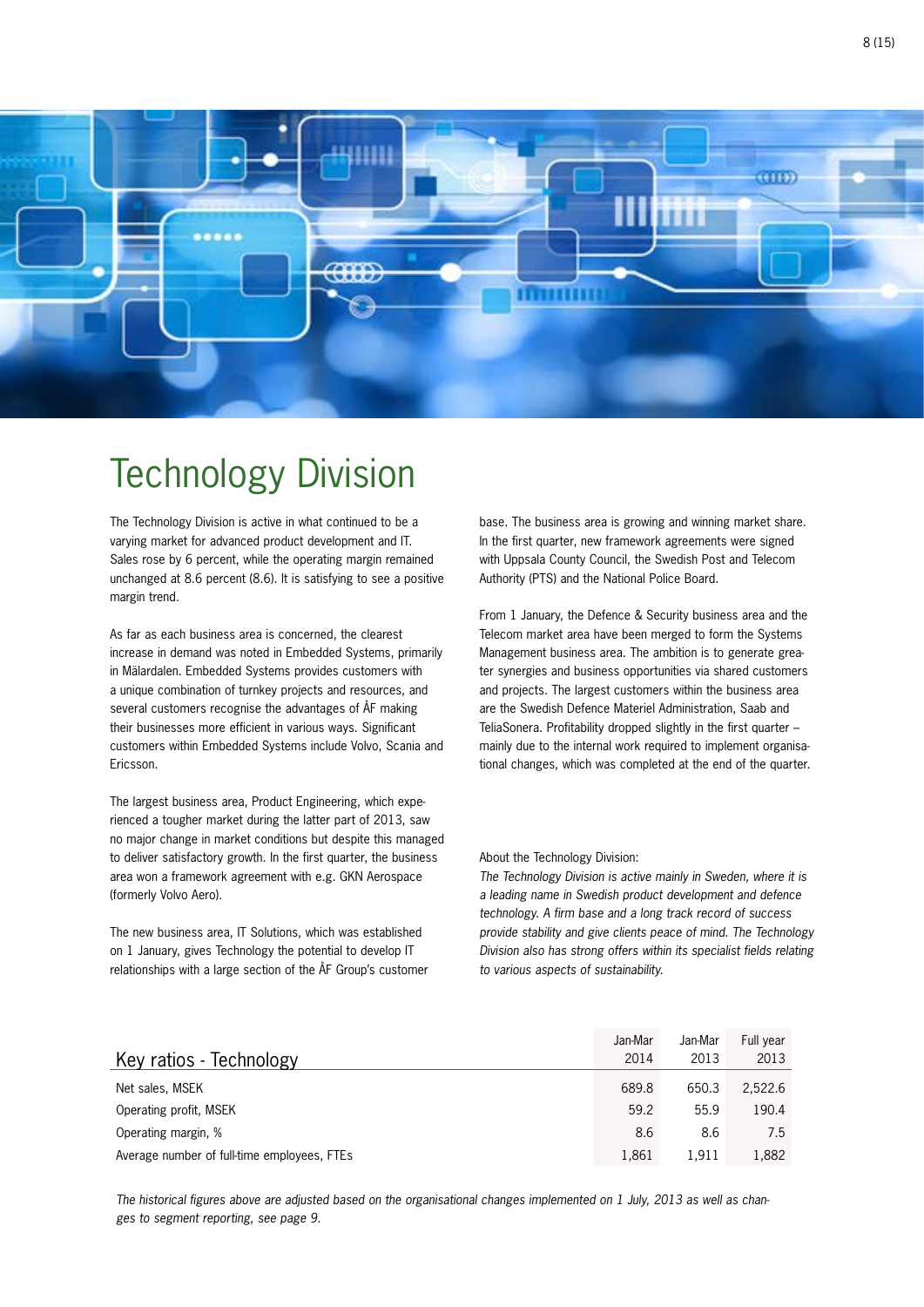### Risks and uncertainty factors

The significant risks and uncertainty factors to which the ÅF Group is exposed include strategic risks linked to the market, acquisitions, sustainability and IT, and operational risks related to projects and the ability to recruit and retain qualified co-workers. In addition, the Group is exposed to a number of financial risks, including currency risks, interest-rate risks and credit risks. The risks to which the Group is exposed are described in detail in ÅF's Annual Report for 2013. No significant risks are considered to have arisen since the publication of the annual report.

### Changes to segment reporting

The Group has introduced changes to the reporting principles for segments effective as of 1 January. From 2014, amortisation and any impairment of intangible assets arising from acquisitions are always reported within "Group-wide/eliminations", and not in the operating divisions. The same applies to changes in contingent considerations and their currency effects recognised in profit or loss. Comparative figures have changed based on the above, which means that the full-year earnings within "Group-wide/eliminations" for 2013 have been reduced by SEK 19.7 million. Corresponding amounts have affected full-year earnings for 2013 for the operating divisions Industry (SEK +3.6 million), Infrastructure (SEK +6.0 million), International (SEK -1.1 million) and Technology (SEK +11.2 million).

# Accounting policies

This report has been prepared in accordance with IAS 34, "Interim Financial Reporting". The accounting policies conform to International Financial Reporting Standards (IFRS), as well as with the EU approved interpretations of the relevant standards, the International Financial Reporting Interpretations Committee (IFRIC) and Chapter 9 of the Swedish Annual Accounts Act. The report has been drawn up using the same accounting policies and methods of calculation as those in the Annual Report for 2013 (Note 1). New or revised IFRS standards that came into force in 2014 did not have any material impact on the Group.

The parent company has implemented the Swedish Financial Reporting Board's Recommendation RFR 2, which means that the parent in the legal entity shall apply all EU approved IFRS and related statements as far as this is possible, while continuing to apply the Swedish Annual Accounts Act and the Pension Obligations Vesting Act and paying due regard to the relationship between accounting and taxation.

# ÅF shares

The ÅF share price at the end of the reporting period was SEK 240; this represents an increase in value of 6.7 percent since the start of the year. The OMXSPI index rose by 3.9 percent during the same period.

Stockholm, Sweden - 5 May, 2014

Jonas Wiström President and CEO ÅF AB (publ)

# Financial reports – 2014

11 July Interim Report January–June 2014 21 October Interim Report January–September 2014

# For further information, please contact:

President and CEO, Jonas Wiström, +46 70 608 12 20 CFO, Stefan Johansson, +46 70 224 24 01 Director, Corp Information, Viktor Svensson, +46 70 657 20 26

Group Head Office:

ÅF AB, SE-169 99 Stockholm, Sweden Visitors' address: Frösundaleden 2, 169 70 Solna, Sweden Tel. +46 10 505 00 00 Fax +46 10 505 00 10 www.afconsult.com / info@afconsult.com Corporate ID number 556120-6474

*This report has not been subject to review by the company's auditors.*

*The information in this interim report fulfils ÅF AB's disclosure requirements under the provisions of the Swedish Securities Markets Act and/or the Financial Instruments Trading Act. The information was released for publication at 11.00 a.m. on 5 May.*

*All assumptions about the future that are made in this report are based on the best information available to the company at the time the report was written. As is the case with all assessments of the future, such assumptions are subject to risks and uncertainties, which may mean that the actual outcome differs from the anticipated result.*

*This is a translation of the Swedish original. The Swedish text is the binding version and shall prevail in the event of any discrepancies.*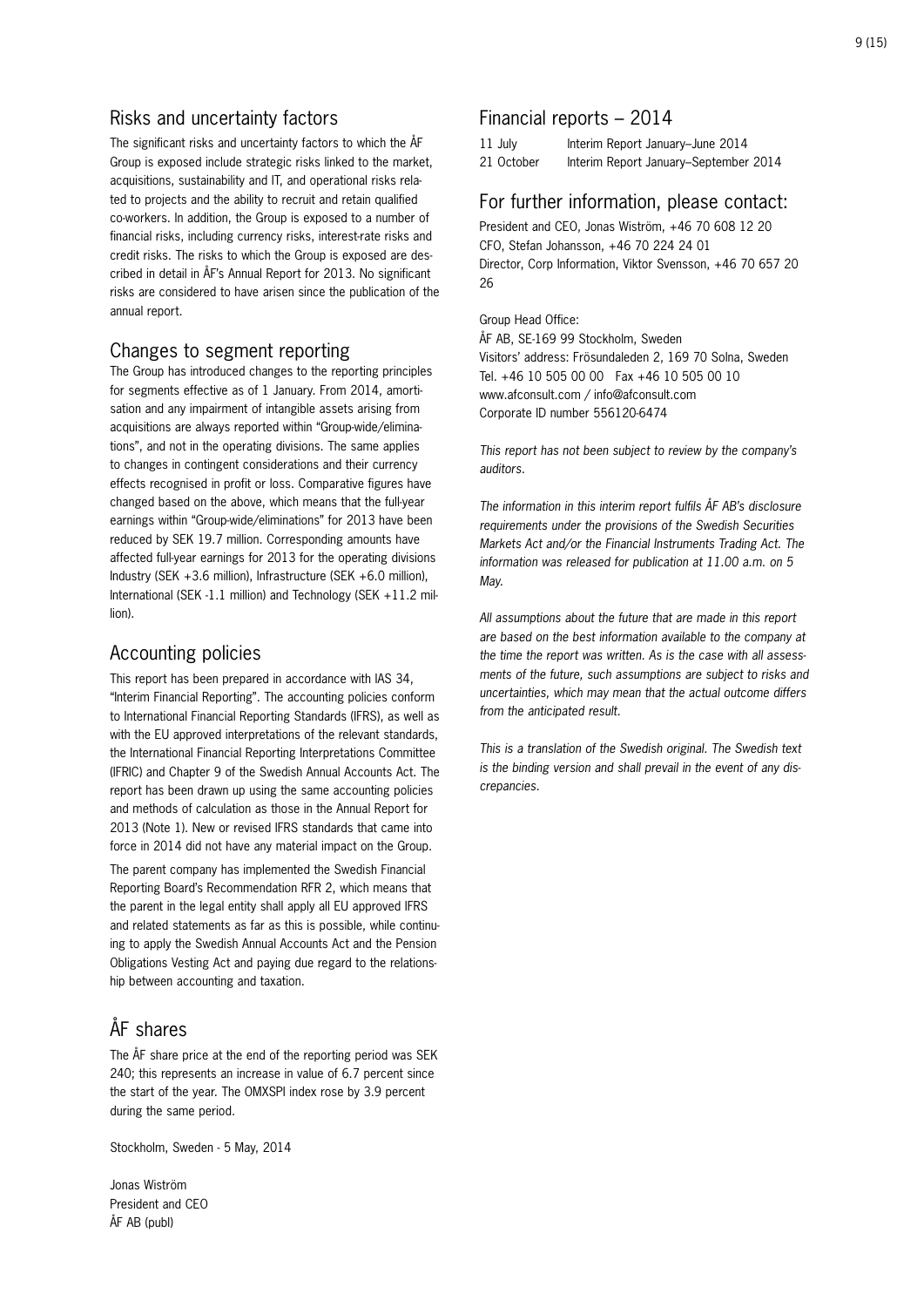| <b>CONSOLIDATED INCOME</b>                           |            |            |            |            |
|------------------------------------------------------|------------|------------|------------|------------|
| <b>STATEMENT</b>                                     | Jan-Mar    | Jan-Mar    | Full year  | Apr 2013-  |
| (in millions of SEK)                                 | 2014       | 2013       | 2013       | Mar 2014   |
|                                                      |            |            |            |            |
| Net sales                                            | 2,275.7    | 2,125.0    | 8,337.0    | 8,487.7    |
| Personnel costs                                      | $-1,265.1$ | $-1,166.7$ | $-4,458.8$ | $-4,557.2$ |
| Purchase of services and goods                       | $-603.2$   | $-600.1$   | $-2,327.7$ | $-2,330.8$ |
| Other costs                                          | $-187.3$   | $-174.7$   | $-802.6$   | $-818.8$   |
| Other income                                         | 1.0        | 0.9        | 147.8      | 151.5      |
| Depreciations and amortisations                      | $-20.7$    | $-18.7$    | $-174.1$   | $-176.0$   |
| Share of associated companies' profit/loss           | 0.0        | 0.1        | 0.7        | 0.6        |
| Operating profit                                     | 200.3      | 165.8      | 722.5      | 757.0      |
| Net financial items                                  | $-8.4$     | $-11.9$    | $-45.2$    | $-41.7$    |
| Profit after financial items                         | 191.9      | 153.9      | 677.3      | 715.2      |
| Tax                                                  | $-43.2$    | $-33.3$    | $-151.8$   | $-161.8$   |
| Profit after tax                                     | 148.7      | 120.6      | 525.5      | 553.5      |
|                                                      |            |            |            |            |
| Attributable to:                                     |            |            |            |            |
| Shareholders in parent company                       | 148.4      | 118.8      | 522.8      | 552.3      |
| Non-controlling interest                             | 0.3        | 1.8        | 2.7        | 1.1        |
| Profit after tax                                     | 148.7      | 120.6      | 525.5      | 553.5      |
|                                                      |            |            |            |            |
| Operating margin, %                                  | 8.8        | 7.8        | 8.7        | 8.9        |
| Capacity utilisation rate (invoiced time ratio), %   | 75.0       | 74.8       | 75.1       | 75.1       |
|                                                      |            |            |            |            |
| Earnings per share before dilution. SEK              | 3.83       | 3.04       | 13.41      |            |
| Earnings per share after dilution, SEK               | 3.76       | 3.00       | 13.20      |            |
|                                                      |            |            |            |            |
| Number of shares outstanding                         | 38,729,271 | 39,022,135 | 38,678,697 |            |
| Average number of outstanding shares before dilution | 38,694,912 | 39,022,135 | 38,985,682 |            |
| Average number of outstanding shares after dilution  | 39,920,189 | 39,914,743 | 40,019,034 |            |
|                                                      |            |            |            |            |

# CONSOLIDATED STATEMENT OF

| <b>COMPREHENSIVE INCOME</b>                             | Jan-Mar | Jan-Mar | Full year |
|---------------------------------------------------------|---------|---------|-----------|
| (in millions of SEK)                                    | 2014    | 2013    | 2013      |
| Items which will be reclassified subsequently to profit |         |         |           |
| or loss                                                 |         |         |           |
| Change in translation reserve for the period            | 12.8    | $-65.6$ | $-40.1$   |
| Cash flow hedging                                       | $-0.2$  | 0.3     | $-0.4$    |
| Tax                                                     | 0.1     | $-0.1$  | 0.3       |
| Items which will not be reclassified to profit or loss  |         |         |           |
| Pensions                                                | $-0.1$  | 8.4     | 62.7      |
| Tax                                                     | 0.0     | $-1.7$  | $-12.7$   |
| Total other comprehensive income for the period         | 12.6    | $-58.6$ | 9.7       |
|                                                         |         |         |           |
| Profit for the period                                   | 148.7   | 120.6   | 525.5     |
| Total comprehensive income for the period               | 161.3   | 62.0    | 535.2     |
|                                                         |         |         |           |
| Total comprehensive income attributable to:             |         |         |           |
| Shareholders in parent company                          | 161.7   | 60.5    | 533.3     |
| Non-controlling interest                                | $-0.4$  | 1.5     | 1.8       |
| Total                                                   | 161.3   | 62.0    | 535.2     |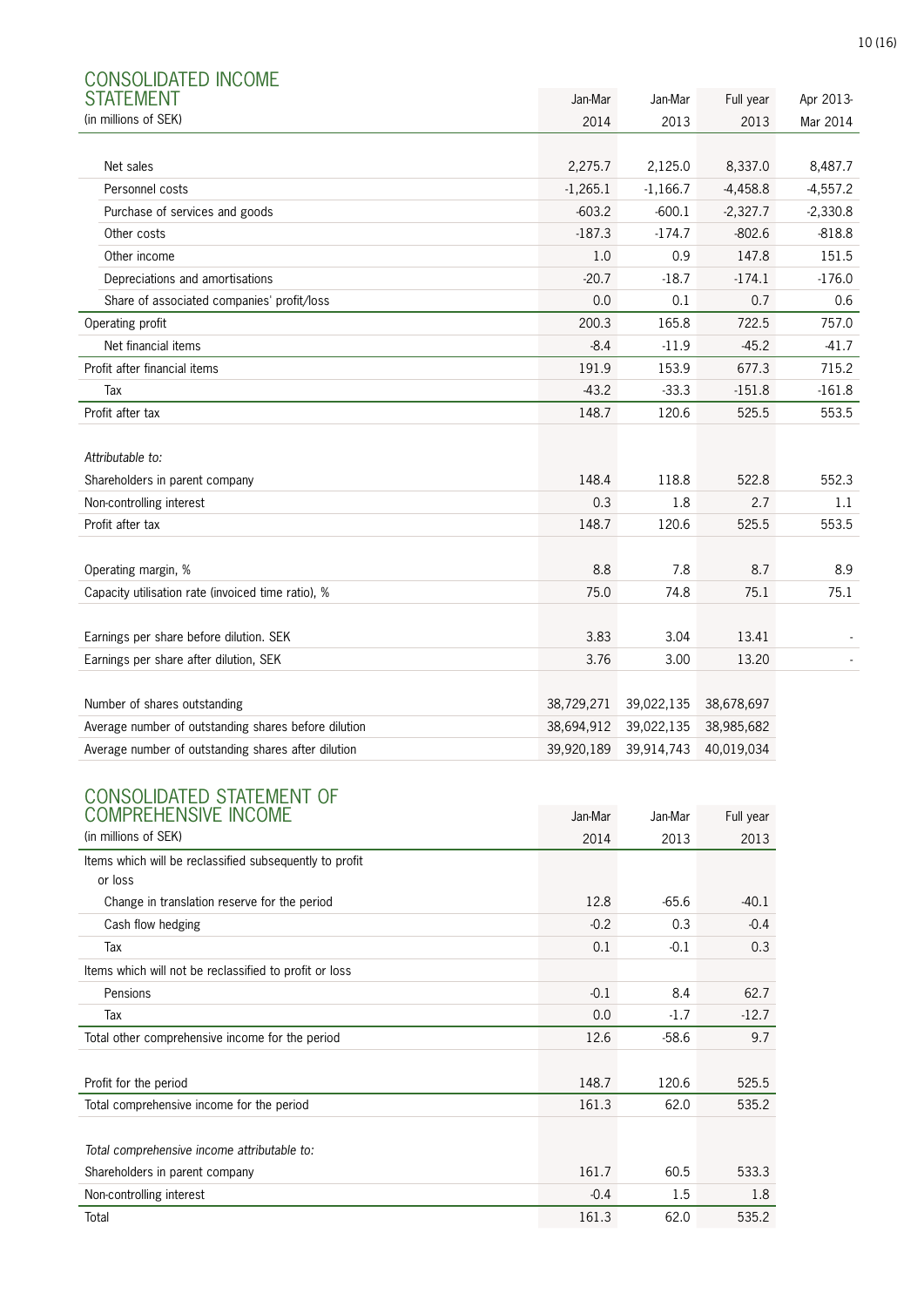| CONSOLIDATED BALANCE SHEET                     | 31 Mar  | 31 Mar  | 31 Dec  |
|------------------------------------------------|---------|---------|---------|
| (in millions of SEK)                           | 2014    | 2013    | 2013    |
| Assets                                         |         |         |         |
| Non-current assets                             |         |         |         |
| Intangible assets                              | 4,240.4 | 4,246.5 | 4,144.2 |
| Tangible assets                                | 313.4   | 269.2   | 289.7   |
| Other non-current assets                       | 64.0    | 20.9    | 65.4    |
| Total non-current assets                       | 4,617.8 | 4,536.6 | 4,499.3 |
| Current assets                                 |         |         |         |
| Current receivables                            | 2,554.0 | 2,390.5 | 2,386.9 |
| Cash and cash equivalents                      | 231.0   | 267.6   | 187.7   |
| Total current assets                           | 2,785.0 | 2,658.0 | 2,574.6 |
| <b>Total assets</b>                            | 7,402.9 | 7,194.6 | 7,073.9 |
|                                                |         |         |         |
| Equity and liabilities                         |         |         |         |
| Equity                                         |         |         |         |
| Attributable to shareholders in parent company | 3,828.4 | 3,471.8 | 3,661.5 |
| Attributable to non-controlling interest       | 11.6    | 15.0    | 12.7    |
| Total equity                                   | 3,840.0 | 3,486.7 | 3,674.2 |
| Non-current liabilities                        |         |         |         |
| Provisions                                     | 230.9   | 258.1   | 230.3   |
| Non-current liabilities                        | 950.2   | 1,300.9 | 939.9   |
| Total non-current liabilities                  | 1,181.1 | 1,559.0 | 1,170.2 |
| <b>Current liabilities</b>                     |         |         |         |
| Provisions                                     | 11.9    | 5.2     | 21.9    |
| <b>Current liabilities</b>                     | 2,369.8 | 2,143.7 | 2,207.6 |
| Total current liabilities                      | 2,381.8 | 2,148.9 | 2,229.5 |
| Total equity and liabilities                   | 7,402.9 | 7,194.6 | 7,073.9 |

Pledged assets and Contingent liabilities are essentially the same as in the annual accounts for 2013.

| <b>CHANGES IN EQUITY</b>                  | 31 Mar  | 31 Mar  | 31 Dec   |
|-------------------------------------------|---------|---------|----------|
| (in millions of SEK)                      | 2014    | 2013    | 2013     |
|                                           |         |         |          |
| Equity at start of period                 | 3,674.2 | 3,421.5 | 3,421.5  |
| Total comprehensive inocme for the period | 161.3   | 62.0    | 535.2    |
|                                           |         |         |          |
| <b>Dividends</b>                          | $-0.8$  |         | $-217.2$ |
| Share buy-backs/sales                     | 2.5     |         | $-80.6$  |
| Value of conversion right                 |         |         | 7.5      |
| Divestment of non-controlling interest    |         | $-0.8$  | $-0.8$   |
| Share savings programmes                  | 2.8     | 4.0     | 8.7      |
| Equity at end of period                   | 3,840.0 | 3,486.7 | 3,674.2  |
|                                           |         |         |          |
| Attributable to:                          |         |         |          |
| Shareholders in the parent company        | 3,828.4 | 3,471.8 | 3,661.5  |
| Non-controlling interest                  | 11.6    | 15.0    | 12.7     |
| Total                                     | 3,840.0 | 3,486.7 | 3,674.2  |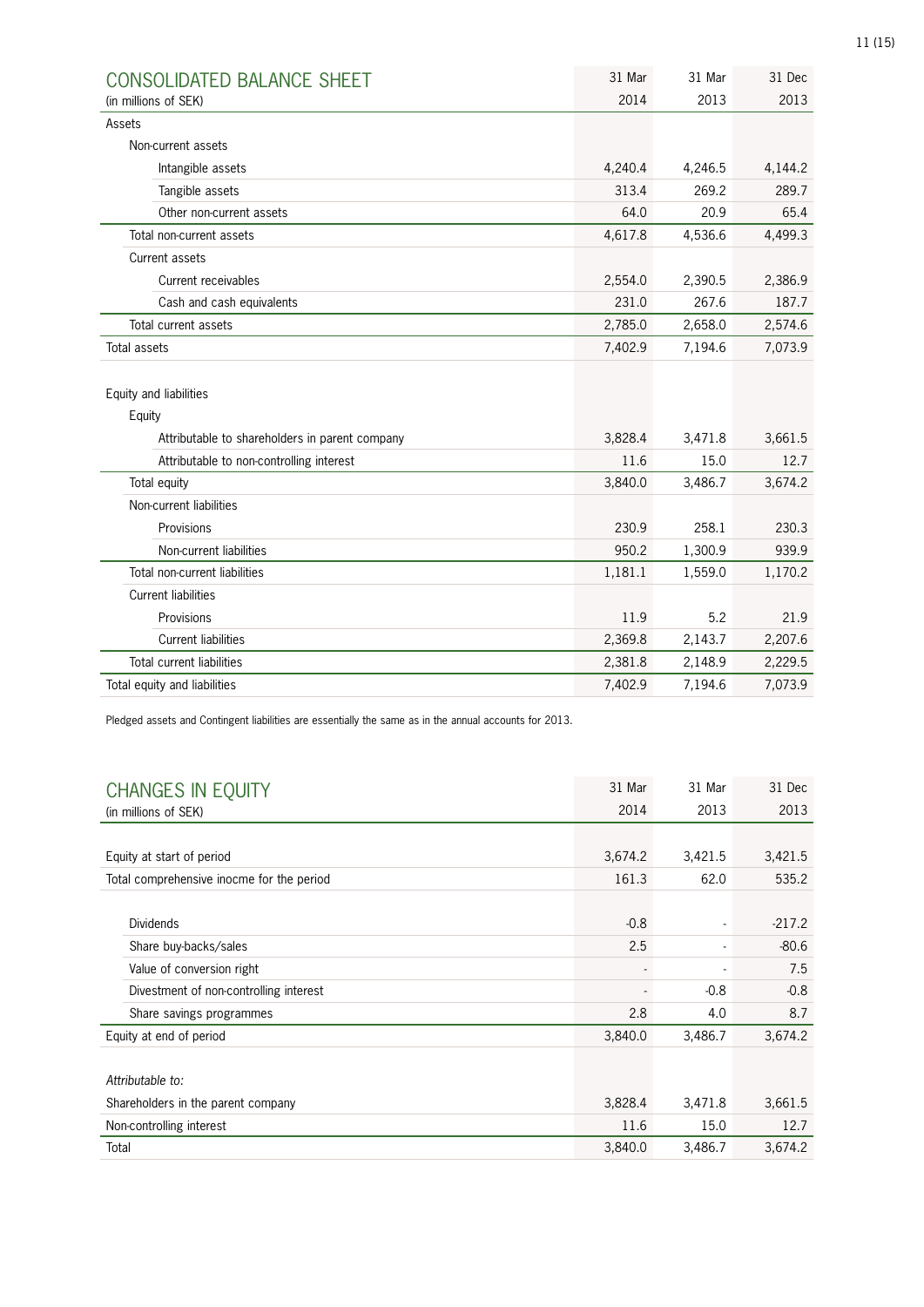| <b>CASH FLOW ANALYSIS</b>                                | Jan-Mar  | Jan-Mar  | Full year |
|----------------------------------------------------------|----------|----------|-----------|
| (in millions of SEK)                                     | 2014     | 2013     | 2013      |
|                                                          |          |          |           |
| Profit after financial items                             | 191.9    | 153.9    | 677.3     |
| Adjustment for items not included in cash flow and other | 16.5     | 24.0     | 48.6      |
| Income tax paid                                          | $-64.5$  | $-35.9$  | $-117.3$  |
| Cash flow from operating activities                      |          |          |           |
| before change in working capital                         | 143.9    | 142.1    | 608.6     |
| Cash flow from change in working capital                 | $-106.9$ | $-98.7$  | $-183.5$  |
| Cash flow from operating activities                      | 37.0     | 43.4     | 425.1     |
| Cash flow from investing activities                      | $-94.6$  | $-33.3$  | $-198.5$  |
| Cash flow from financing activities                      | 101.5    | $-229.7$ | $-529.1$  |
| Cash flow for the period                                 | 43.9     | $-219.6$ | $-302.6$  |
|                                                          |          |          |           |
| Cash and cash equivalents brought forward                | 187.7    | 497.7    | 497.7     |
| Exchange rate difference in cash/cash equivalents        | $-0.6$   | $-10.6$  | $-7.5$    |
| Cash and cash equivalents carried forward                | 231.0    | 267.6    | 187.7     |

|                                                               | Jan-Mar  | Jan-Mar  | Full year |
|---------------------------------------------------------------|----------|----------|-----------|
| <b>KEY RATIOS</b>                                             | 2014     | 2013     | 2013      |
|                                                               |          |          |           |
| Return on equity, %                                           | 15.5     | 13.3     | 15.0      |
| Return on capital employed, %                                 | 15.9     | 15.0     | 15.4      |
| Equity ratio, %                                               | 51.9     | 48.5     | 51.9      |
| Equity per share, SEK                                         | 98.85    | 88.97    | 94.66     |
| Net debt, MSEK                                                | $-911.8$ | $-866.8$ | $-853.3$  |
| Net debt/EBITDA                                               | 1.0      | 1.5      | 1.0       |
| Interest-bearing liabilities, MSEK                            | 1,191.1  | 1,134.4  | 1,089.0   |
| Average number of employees (FTEs) excl. associated companies | 7,023    | 6,554    | 6,666     |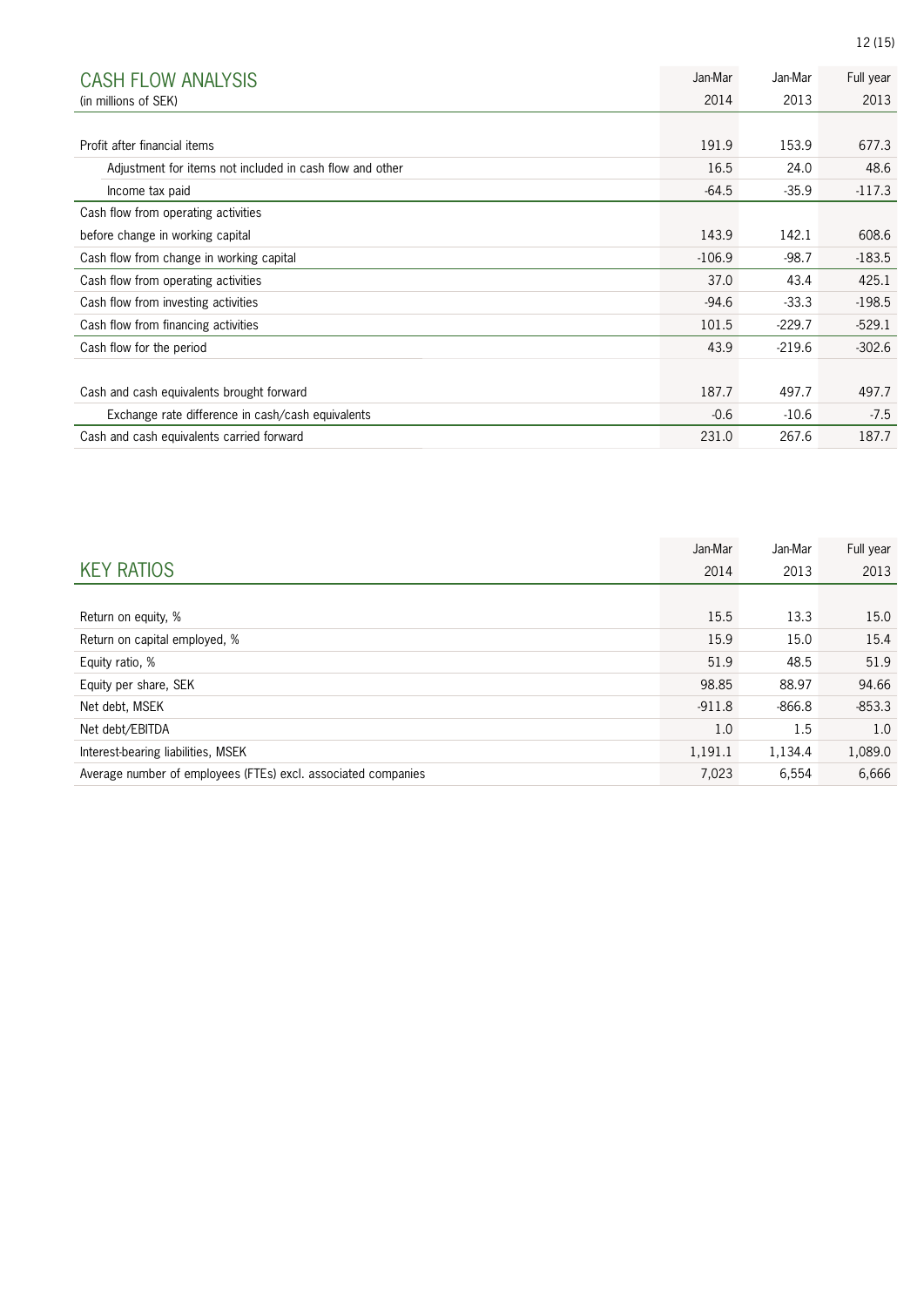# QUARTERLY INFORMATION BY DIVISION

| Net sales               |         |                | 2013    |         |           |         |                | 2014     |          |           |
|-------------------------|---------|----------------|---------|---------|-----------|---------|----------------|----------|----------|-----------|
| (in millions of SEK)    | Q1      | Q <sub>2</sub> | Q3      | Q4      | Full year | Q1      |                |          |          |           |
|                         |         |                |         |         |           |         |                |          |          |           |
| Industry                | 575.4   | 605.7          | 500.0   | 672.4   | 2,353.5   | 698.0   |                |          |          |           |
| Infrastructure          | 595.6   | 615.5          | 491.3   | 703.9   | 2,406.4   | 689.9   |                |          |          |           |
| International           | 331.1   | 302.0          | 293.9   | 297.8   | 1,224.9   | 249.1   |                |          |          |           |
| Technology              | 650.3   | 652.1          | 526.1   | 694.0   | 2,522.6   | 689.8   |                |          |          |           |
| Group wide/eliminations | $-27.5$ | $-23.8$        | $-41.8$ | $-77.2$ | $-170,3$  | $-51.1$ |                |          |          |           |
| Total                   | 2,125.0 | 2,151.6        | 1,769.6 | 2,290.7 | 8,337.0   | 2,275.7 |                |          |          |           |
|                         |         |                |         |         |           |         |                |          |          |           |
|                         |         |                |         |         |           |         |                |          |          |           |
| Operating profit/loss   |         |                | 2013    |         |           |         |                | 2014     |          |           |
| (in millions of SEK)    | Q1      | Q <sub>2</sub> | Q3      | Q4      | Full year | Q1      |                |          |          |           |
| Industry                | 46.0    | 68.5           | 46.5    | 80.7    | 241.6     | 70.5    |                |          |          |           |
| Infrastructure          | 82.6    | 82.1           | 46.2    | 84.7    | 295.7     | 81.8    |                |          |          |           |
| International           | 8.0     | 22.9           | 22.5    | 20.1    | 73.5      | 10.0    |                |          |          |           |
| Technology              | 55.9    | 45.5           | 29.8    | 59.3    | 190.4     | 59.2    |                |          |          |           |
| Group wide/eliminations | $-26.6$ | $-66.1$        | $-14.9$ | 28.9    | $-78.8$   | $-21.2$ |                |          |          |           |
|                         |         |                |         |         |           |         |                |          |          |           |
| Total                   | 165.8   | 152.9          | 130.1   | 273.6   | 722.5     | 200.3   |                |          |          |           |
|                         |         |                |         |         |           |         |                |          |          |           |
| Operating margin        |         |                | 2013    |         |           |         |                | 2014     |          |           |
| (%)                     | Q1      | Q <sub>2</sub> | Q3      | Q4      | Full year | Q1      |                |          |          |           |
|                         |         |                |         |         |           |         |                |          |          |           |
| Industry                | 8.0     | 11.3           | 9.3     | 12.0    | 10.3      | 10.1    |                |          |          |           |
| Infrastructure          | 13.9    | 13.3           | 9.4     | 12.0    | 12.3      | 11.9    |                |          |          |           |
| International           | 2.4     | 7.6            | 7.7     | 6.7     | 6.0       | 4.0     |                |          |          |           |
| Technology              | 8.6     | 7.0            | 5.7     | 8.5     | 7.5       | 8.6     |                |          |          |           |
| Total                   | 7.8     | 7.1            | 7.4     | 11.9    | 8.7       | 8.8     |                |          |          |           |
|                         |         |                |         |         |           |         |                |          |          |           |
|                         |         |                |         |         |           |         |                |          |          |           |
| Employees               |         |                | 2013    |         |           |         |                | 2014     |          |           |
| (FTEs)                  | Q1      | Q <sub>2</sub> | Q3      | Q4      | Full year | Q1      |                |          |          |           |
|                         |         |                |         |         |           |         |                |          |          |           |
| Industry                | 1,821   | 1,878          | 1,832   | 1,901   | 1,857     | 2,030   |                |          |          |           |
| Infrastructure          | 1,602   | 1,712          | 1,726   | 1,843   | 1,720     | 1,892   |                |          |          |           |
| International           | 1,132   | 1,141          | 1,105   | 1,115   | 1,123     | 1,140   |                |          |          |           |
| Technology              | 1,911   | 1,883          | 1,851   | 1,886   | 1,882     | 1,861   |                |          |          |           |
| ÅF AB                   | 87      | 77             | 83      | 81      | 83        | 101     |                |          |          |           |
| Total                   | 6,554   | 6,691          | 6,598   | 6,825   | 6,666     | 7,023   |                |          |          |           |
|                         |         |                |         |         |           |         |                |          |          |           |
|                         |         |                | 2013    |         |           |         |                | 2014     |          |           |
| Number of working days  |         |                |         |         |           |         |                |          |          |           |
|                         | Q1      | Q <sub>2</sub> | Q3      | Q4      | Full year | Q1      | Q <sub>2</sub> | Q3       | Q4       | Full year |
| Sweden only             | 62      | 60             | 66      | 61      | 249       | 62      | 59             | 66       | 61       | 248       |
| All countries           | 61      | 60             | 66      | 61      | 248       | 62      | $59^{1}$       | $66^{1}$ | $62^{1}$ | $249^{1}$ |
|                         |         |                |         |         |           |         |                |          |          |           |

<sup>1)</sup> Calculated weighted average.

The historical figures above are adjusted based on the organisational changes implemented on 1 July 2013 as well as changes to segment reporting, see page 9.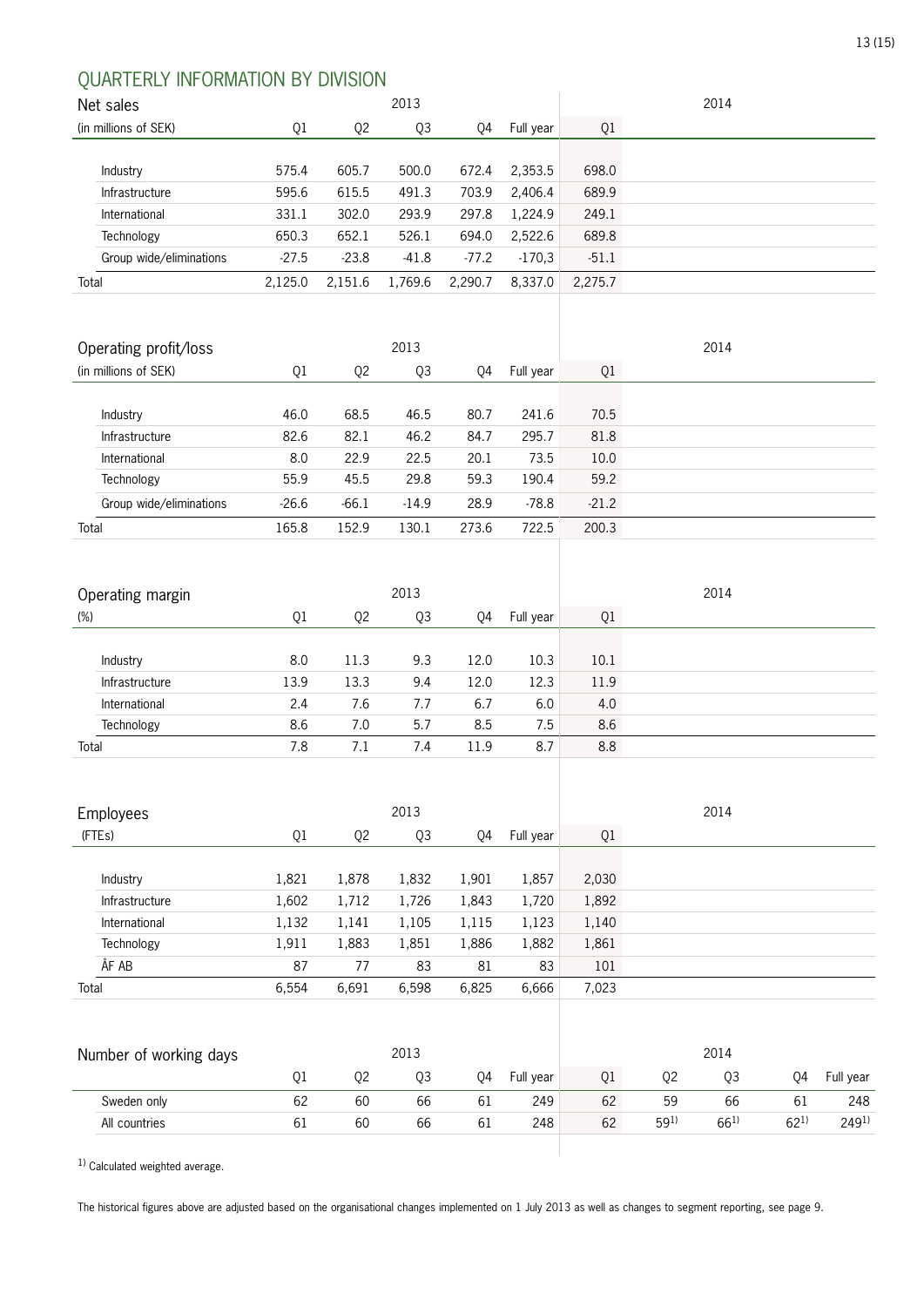#### 14 (15)

# ACQUIRED COMPANIES' NET ASSETS AT TIME OF ACQUISITION

| (in millions of SEK)                                   | Jan-Mar |
|--------------------------------------------------------|---------|
| Date of acquisition                                    | 2014    |
|                                                        |         |
| Intangible non-current assets                          | 0.1     |
| Tangible non-current assets                            | 0.9     |
| Accounts receivable and other receivables              | 40.0    |
| Cash equivalents                                       | 28.6    |
| Accounts payable and other liabilities                 | $-40.5$ |
| Net identifiable assets and liabilities                | 29.1    |
| Goodwill                                               | 79.3    |
| Fair value adjustment intangible assets                | 4.9     |
| Fair value adjustment non-current provisions           | $-1.1$  |
|                                                        |         |
| Purchase price incl estimated additional consideration | 112.2   |
| Transaction costs                                      |         |
| Deduct:                                                |         |
| Cash (acquired)                                        | 28.6    |
| Estimated additional consideration                     | 38.5    |
|                                                        |         |
| Net outflow of cash                                    | 45.1    |

The acquisition analyses are preliminary as the assets in the companies acquired have not been definitively analysed. In the case of the above acquisitions, the purchase price has been greater than the assets recognised in the companies acquired and, as a result, the acquisition analyses have created intangible assets. As the acquisition of a consulting business involves, in the first instance, the acquisition of human capital in the form of the skills and expertise of the workforce, the greater part of the intangible assets in the companies acquired is attributable to goodwill.

The acquisitions refer to ES-KONSULT Energi och Säkerhet AB in Sweden, Xact Consultance AS in Norway and some smaller acquisitions of business operations in Sweden.